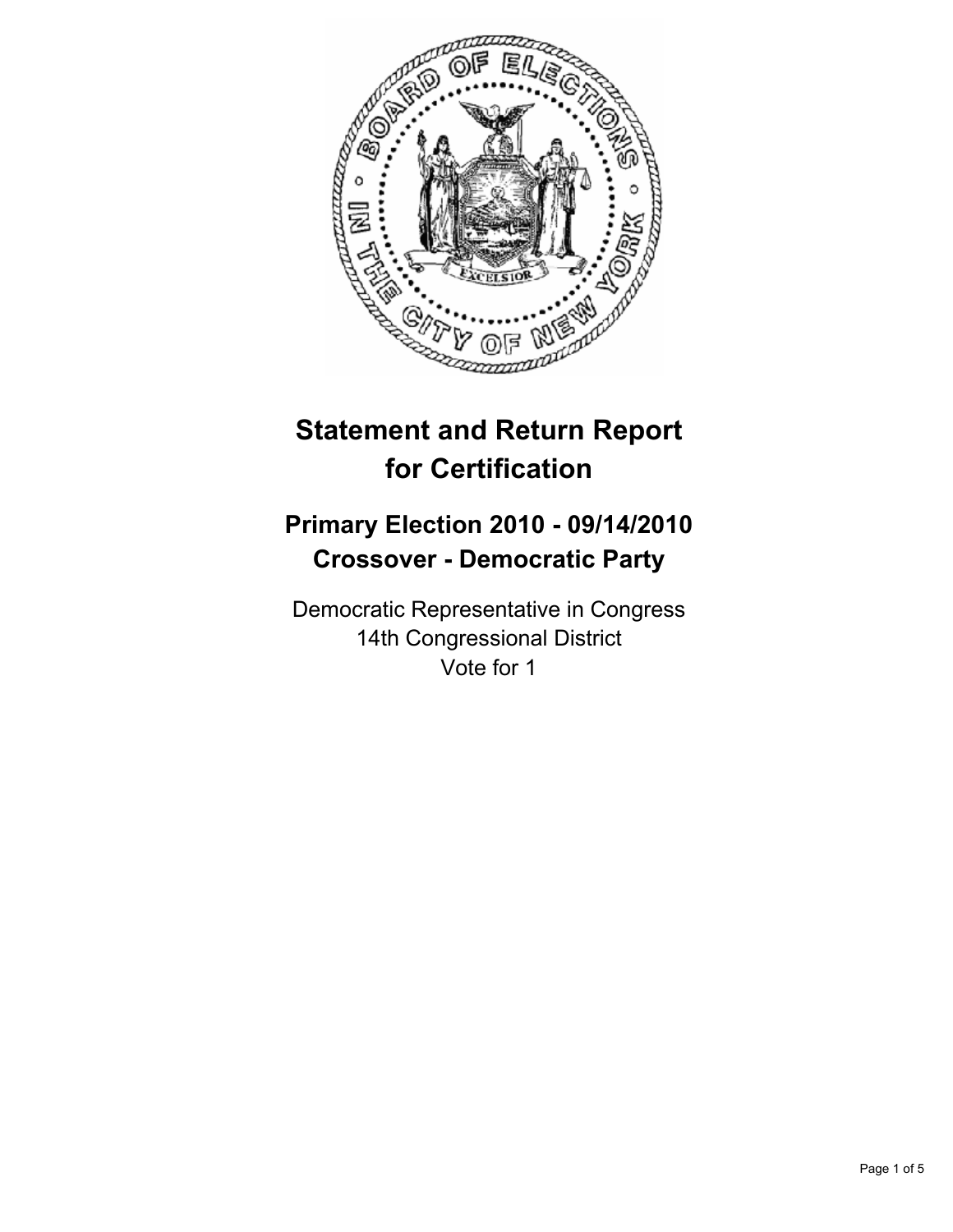

## **New York County**

| PUBLIC COUNTER                      | 32,020                  |
|-------------------------------------|-------------------------|
| <b>EMERGENCY</b>                    | 15                      |
| ABSENTEE/MILITARY                   | 865                     |
| FEDERAL                             | 632                     |
| <b>AFFIDAVIT</b>                    | 383                     |
| CAROLYN B MALONEY                   | 27,954                  |
| RESHMA M SAUJANI                    | 4,970                   |
| AARON OLIVO (WRITE-IN)              | 1                       |
| ADAM C POWELL (WRITE-IN)            | 1                       |
| AMY STEVENS (WRITE-IN)              | 1                       |
| BLAKE ZEFF (WRITE-IN)               | 2                       |
| BRAT AROMANDO (WRITE-IN)            | 1                       |
| <b>BRUMBERG (WRITE-IN)</b>          | 2                       |
| CAROLIN B. MALONEY (WRITE-IN)       | 1                       |
| CAROLYN B MALONEY (WRITE-IN)        | 1                       |
| CAROLYN B. MALONEY (WRITE-IN)       | 1                       |
| CHARLES BARRON (WRITE-IN)           | 1                       |
| CLAUDIA WINFIELD (WRITE-IN)         | 1                       |
| CLAYTON (WRITE-IN)                  | 1                       |
| DINO VERGHETTO (WRITE-IN)           | 1                       |
| EDWARD KOCH (WRITE-IN)              | 1                       |
| ELLIOT BERKE (WRITE-IN)             | 1                       |
| ELLIOT SPITZER (WRITE-IN)           | 1                       |
| GLORIA J BROWNE MARSHALL (WRITE-IN) | 1                       |
| HAROLD GREENFIELD (WRITE-IN)        | 2                       |
| JAMES KENT (WRITE-IN)               | $\overline{\mathbf{c}}$ |
| JOHN SUNIR (WRITE-IN)               | 1                       |
| JONATHAN TASINI (WRITE-IN)          | 1                       |
| JOYCE JOHNSON (WRITE-IN)            | 1                       |
| JULIE FRIEGER (WRITE-IN)            | 1                       |
| <b>JUSTIN KRASNER (WRITE-IN)</b>    | 1                       |
| KATHLEEN B CUDAHY (WRITE-IN)        | 2                       |
| KEITH WELLNER (WRITE-IN)            | $\overline{a}$          |
| LEFT BLANK (WRITE-IN)               | 2                       |
| LILLIAN K SAAR (WRITE-IN)           | 1                       |
| LIZ CIOUSER (WRITE-IN)              | 1                       |
| MATTHEW WASHINGTON (WRITE-IN)       | 1                       |
| MAURICE MICHANE (WRITE-IN)          | 1                       |
| MIKE TRINKLE (WRITE-IN)             | 1                       |
| NO NAME (WRITE-IN)                  | 110                     |
| NOEL E JEFFERSON (WRITE-IN)         | 1                       |
| PETER FRANKEL (WRITE-IN)            | 2                       |
| PYOTR KROPTKIN (WRITE-IN)           | 1                       |
| QUINCY BLOCK (WRITE-IN)             | 1                       |
| R. BRUMTY (WRITE-IN)                | 1                       |
| RANDI WEINGARTEN (WRITE-IN)         | 1                       |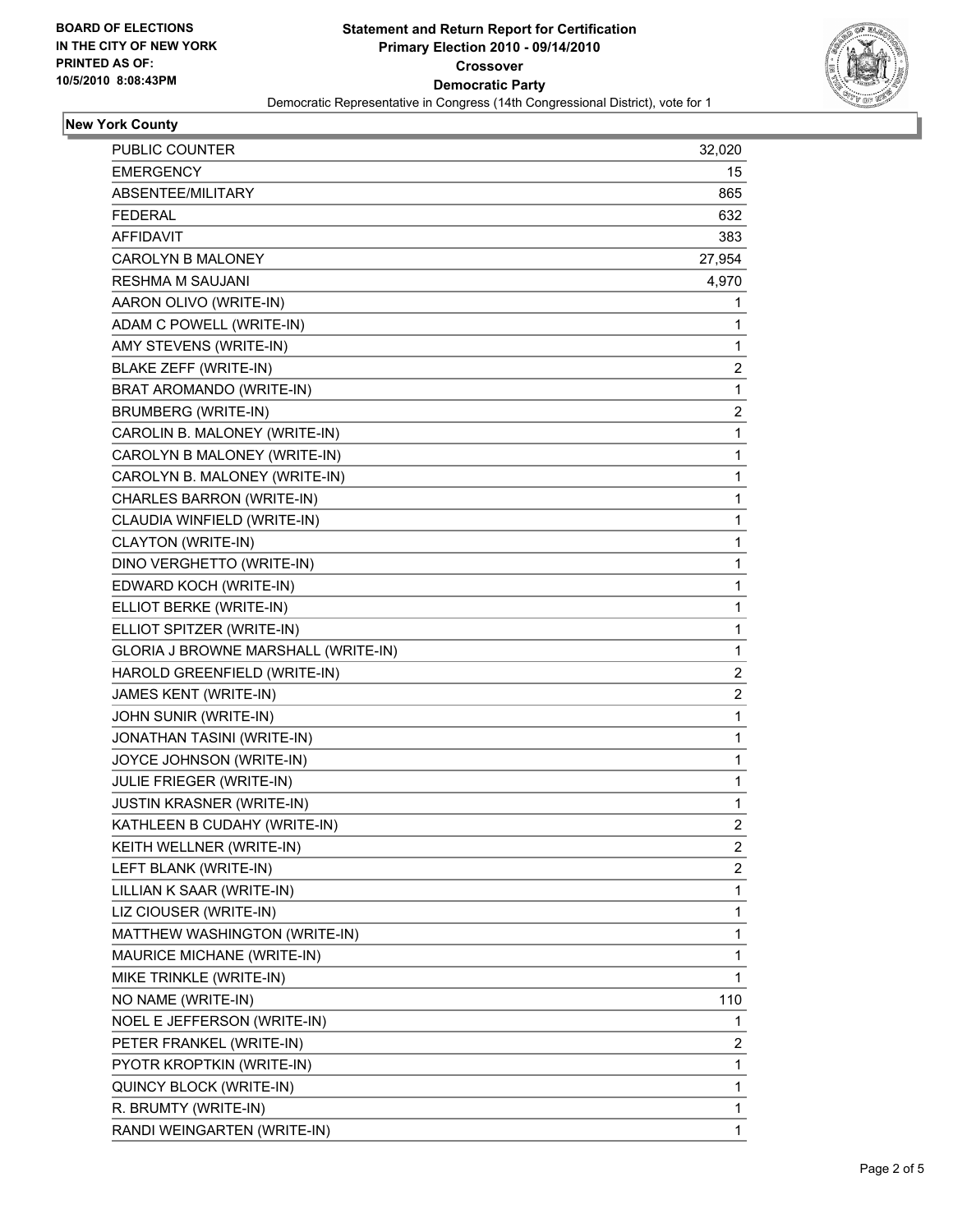

## **New York County**

| RESHMA SAUJANI (WRITE-IN)          |        |
|------------------------------------|--------|
| RICHARD ROSENTHAL (WRITE-IN)       |        |
| ROYNA BRUMBERG (WRITE-IN)          |        |
| RUDY GUILIANI (WRITE-IN)           | 2      |
| RUTH MESSINGER (WRITE-IN)          |        |
| SAMULI HAAUISTO (WRITE-IN)         |        |
| STOP WASTEFUL BICKERING (WRITE-IN) |        |
| TAYLOR ROBINSON (WRITE-IN)         |        |
| TODD MORRIS (WRITE-IN)             |        |
| TONY ROMO (WRITE-IN)               |        |
| <b>Total Votes</b>                 | 33.091 |

### **Queens County**

| <b>PUBLIC COUNTER</b>       | 7,300 |
|-----------------------------|-------|
| <b>EMERGENCY</b>            | 5     |
| ABSENTEE/MILITARY           | 135   |
| <b>FEDERAL</b>              | 124   |
| <b>AFFIDAVIT</b>            | 78    |
| <b>CAROLYN B MALONEY</b>    | 5,545 |
| <b>RESHMA M SAUJANI</b>     | 1,829 |
| AL SHARPTON (WRITE-IN)      | 1     |
| ARAVELLA SIMOTAS (WRITE-IN) | 2     |
| JOHN JAY (WRITE-IN)         | 1     |
| MORRIS (WRITE-IN)           | 1     |
| OPON (WRITE-IN)             | 1     |
| PHILIP SILLMAN (WRITE-IN)   | 1     |
| TIM CLARK (WRITE-IN)        | 1     |
| WILLIE NELSON (WRITE-IN)    | 1     |
| <b>Total Votes</b>          | 7,383 |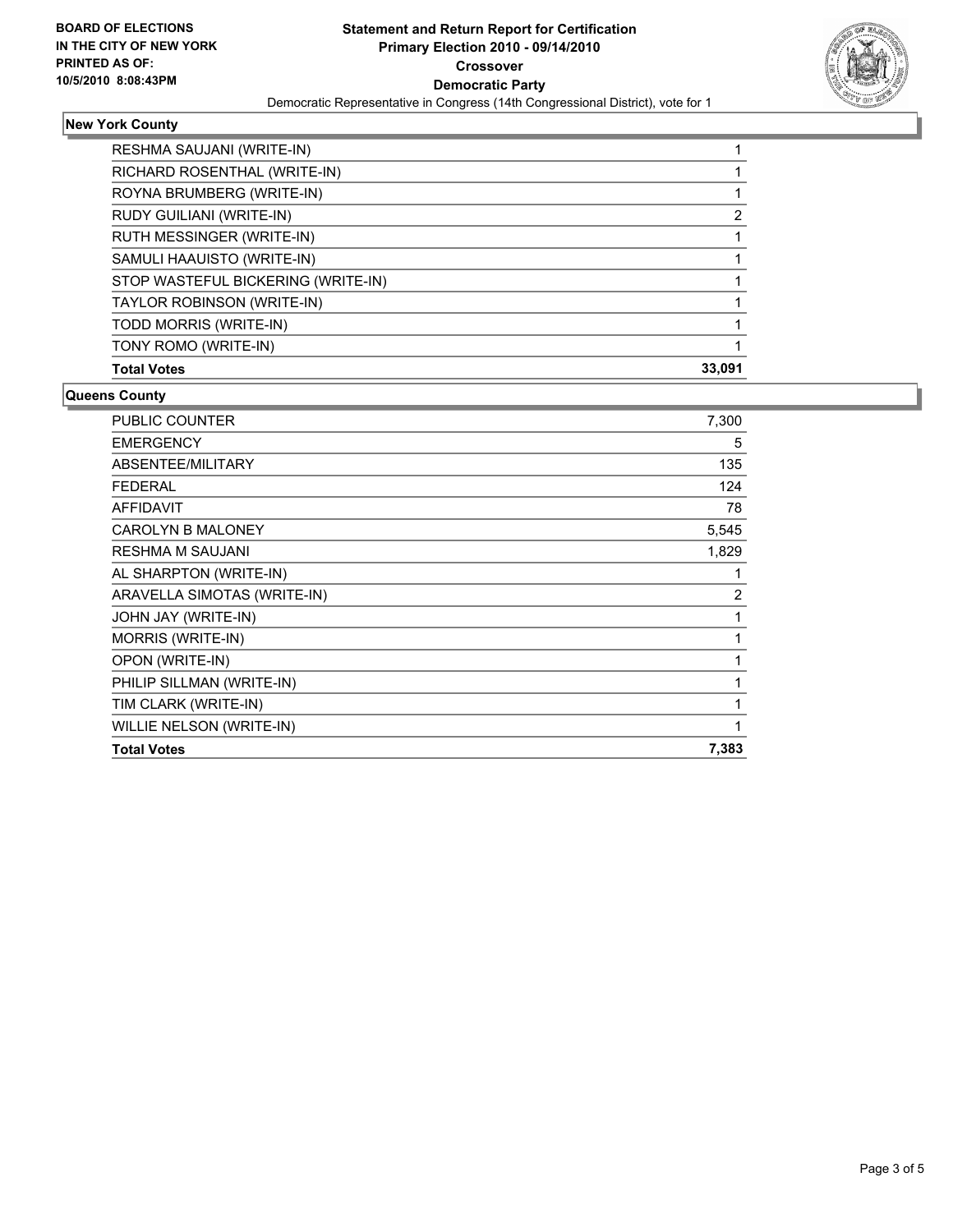

### **Total for Democratic Representative in Congress (14th Congressional District)**

| PUBLIC COUNTER                      | 39,320         |
|-------------------------------------|----------------|
| <b>EMERGENCY</b>                    | 20             |
| ABSENTEE/MILITARY                   | 1,000          |
| <b>FEDERAL</b>                      | 756            |
| <b>AFFIDAVIT</b>                    | 461            |
| <b>CAROLYN B MALONEY</b>            | 33,499         |
| RESHMA M SAUJANI                    | 6,799          |
| AARON OLIVO (WRITE-IN)              | 1              |
| ADAM C POWELL (WRITE-IN)            | 1              |
| AL SHARPTON (WRITE-IN)              | 1              |
| AMY STEVENS (WRITE-IN)              | 1              |
| ARAVELLA SIMOTAS (WRITE-IN)         | 2              |
| <b>BLAKE ZEFF (WRITE-IN)</b>        | $\overline{2}$ |
| BRAT AROMANDO (WRITE-IN)            | 1              |
| <b>BRUMBERG (WRITE-IN)</b>          | 2              |
| CAROLIN B. MALONEY (WRITE-IN)       | 1              |
| CAROLYN B MALONEY (WRITE-IN)        | 1              |
| CAROLYN B. MALONEY (WRITE-IN)       | 1              |
| CHARLES BARRON (WRITE-IN)           | 1              |
| CLAUDIA WINFIELD (WRITE-IN)         | 1              |
| CLAYTON (WRITE-IN)                  | 1              |
| DINO VERGHETTO (WRITE-IN)           | 1              |
| EDWARD KOCH (WRITE-IN)              | 1              |
| ELLIOT BERKE (WRITE-IN)             | 1              |
| ELLIOT SPITZER (WRITE-IN)           | 1              |
| GLORIA J BROWNE MARSHALL (WRITE-IN) | 1              |
| HAROLD GREENFIELD (WRITE-IN)        | 2              |
| JAMES KENT (WRITE-IN)               | $\overline{2}$ |
| JOHN JAY (WRITE-IN)                 | 1              |
| JOHN SUNIR (WRITE-IN)               | 1              |
| JONATHAN TASINI (WRITE-IN)          | 1              |
| JOYCE JOHNSON (WRITE-IN)            | 1              |
| <b>JULIE FRIEGER (WRITE-IN)</b>     | 1              |
| <b>JUSTIN KRASNER (WRITE-IN)</b>    | 1              |
| KATHLEEN B CUDAHY (WRITE-IN)        | 2              |
| KEITH WELLNER (WRITE-IN)            | 2              |
| LEFT BLANK (WRITE-IN)               | 2              |
| LILLIAN K SAAR (WRITE-IN)           | 1              |
| LIZ CIOUSER (WRITE-IN)              | 1              |
| MATTHEW WASHINGTON (WRITE-IN)       | 1              |
| MAURICE MICHANE (WRITE-IN)          | 1              |
| MIKE TRINKLE (WRITE-IN)             | 1              |
| MORRIS (WRITE-IN)                   | 1              |
| NO NAME (WRITE-IN)                  | 110            |
| NOEL E JEFFERSON (WRITE-IN)         | 1              |
| OPON (WRITE-IN)                     | 1              |
|                                     |                |